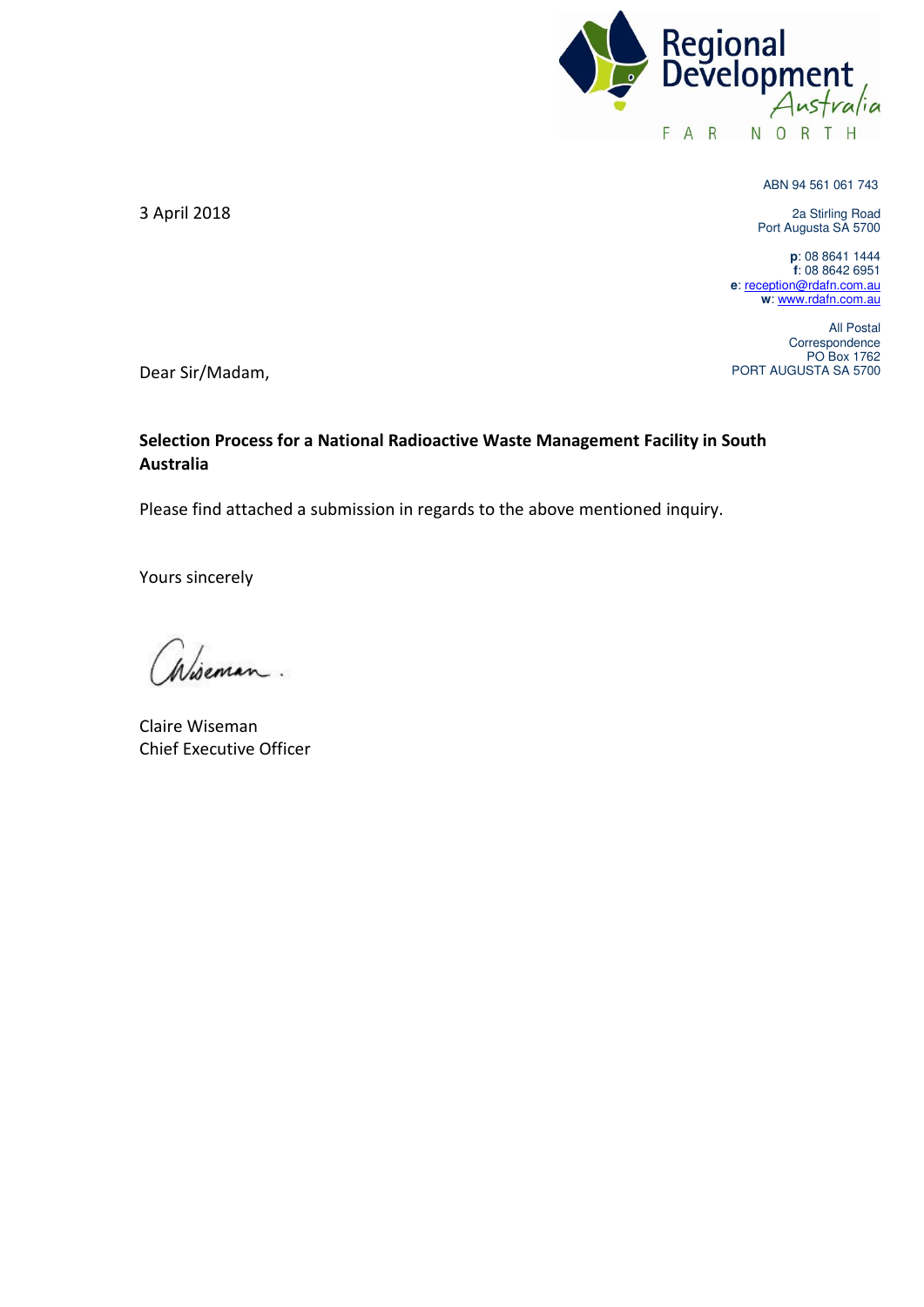# **SUBMISSION FOR SELECTION PROCESS FOR A NATIONAL RADIOACTIVE WASTE MANAGEMENT FACILITY IN SOUTH AUSTRALIA**

### **Background**

Regional Development Australia Far North (RDA Far North) is a not-for-profit incorporated association governed by a volunteer Board comprised from local people with a skills mix across industry, business, government and community. Our role is to foster and enhance a robust, diversified, vibrant and growing economy across Far North SA through the timely and professional provision of economic development services.

RDA Far North maintains a neutral position in regards to the National Radioactive Waste Management Facility proposal being considered within the region we cover.

### **The Far North SA Region**

The Far North region of South Australia, as per Regional Development Australia Committee boundaries, covers approximately 65% of South Australia. The area has a land mass of just under  $650,000$ km<sup>2</sup> with a population of  $127,629$  and incorporates the Anangu Pitjantjatjara Yankunytjatjara Lands. The region takes in the iconic Flinders Ranges and Outback region, popular and well visited tourism destinations in the State. The Flinders Ranges is also now going through the process to be recognised as a World Heritage site.

The main townships in the region include (but are not limited to) Port Augusta, Quorn, Hawker, Leigh Creek, Copley, Lyndhurst, Marree, Innamincka, William Creek, Oodnadatta, Marla, Mintabie, Coober Pedy, Glendambo, Pimba, Woomera and Roxby Downs. Some of these remote townships are between 800 - 1,000 kilometres from Port Augusta, the largest city in the region (population of  $113,808$ ).

Barndioota (Wallerberdina Station) is in the RDA Far North region.

### **Terms of Reference**

**The appropriateness and thoroughness of the site selection process for a national radioactive waste management facility and Kimba and Hawker in South Australia, noting the Government has stated that it will not impose such a facility on an unwilling community, with particular reference to:** 

- **a) the financial compensation offered to applicants for the acquisition of land under the Nomination of Land Guidelines;**
- **b) how the need for 'broad community support' has played and will continue to play a part in the process including:** 
	- **i) the definition of 'broad community support', and**
	- **ii) how 'broad community support' has been or will be determined for each process advancement stage;**
- **c) how any need for Indigenous support has played and will continue to play a part in the process, including how Indigenous support has been or will be determined for each process advancement stage;**

 $\overline{a}$ 

<sup>&</sup>lt;sup>1</sup> ABS Census Data, 2016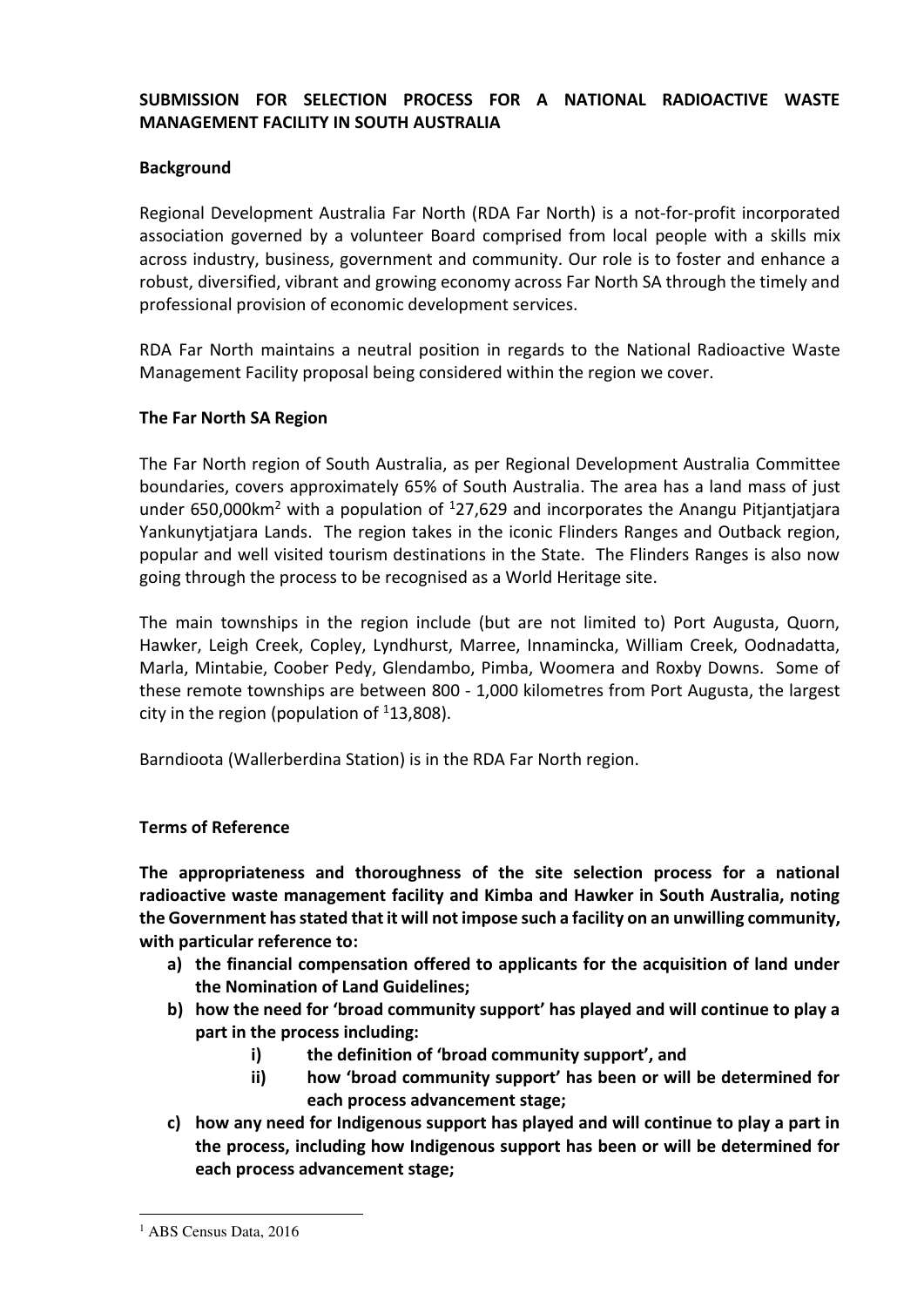- **d) whether and/or how the Government's 'community benefit program' payments affect broad community and Indigenous community sentiment;**
- **e) whether wider (Eyre Peninsula or state-wide) community views should be taken into consideration and, if so, how this is occurring or should be occurring; and**
- **f) any other related matters.**

# **Broad Community Support**

The Australian Government undertook a 120 day community consultation process at the beginning of the Barndioota focused project, with that ending early March 2016. This process included community meetings, face to face meetings and a community survey. It is our understanding that the survey took in a 50km radius of the Barndioota site and was carried out via telephone and postal survey. The Department of Industry, Innovation and Science, in an open letter of response to the Flinders Local Action Group, on 30 March 2017 stated "<sup>2</sup>The ORIMA survey found that 65 per cent of respondents wanted to continue to Phase 2 of the process to site a facility. This survey received 146 responses from the Barndioota area, with a response rate of 50 per cent. The survey sample was randomly selected from the adult population in the Barndioota area, in order to be statistically robust."

In reviewing this response RDA Far North has calculated that the 292 people that were surveyed represents approximately 75% of the original 50km radius around Barndioota population. However since this original survey, the 'broader community' has now been expanded to include The Flinders Ranges Council boundary area in addition to this 50km radius. The <sup>3</sup>2016 Census data records the population of The Flinders Ranges Council Local Government area as 1,730. There are approximately 1,770 residing in the 'broader community' area, and this original survey result now only represents 16.5% of the population.

It is recommended that future voting processes are undertaken, the same process is used as the one undertaken for the Kimba project e.g. postal ballot overseen by the Australian Electoral Commission. This process would give all members of the 'broader community, an opportunity to formally contribute their opinion to the process.

Changing the boundary to include the whole of The Flinders Ranges Council area is seen as a positive as the communities of Hawker, Quorn and Cradock and the underlying stations and satellite towns such as Wilpena Pound and Rawnsley Park in the Flinders Ranges are all very close knit and work together to achieve similar goals in furthering the promotion and economic development of the region. Towns such as Quorn are also a major service point for the other communities and as such can offer a wide variety of services and input to the overall project.

The Department of Industry, Innovation and Science has been very proactive and transparent in the provision of information to the community in way of offering face to face meetings, having a regular presence in the office in Hawker and satellite office in Quorn, holding community information sessions and allowing ongoing feedback of information or questions regarding the project.

3

 $\overline{a}$ <sup>2</sup> <http://radioactivewaste.gov.au/news/response-flag-0>

[http://www.censusdata.abs.gov.au/census\\_services/getproduct/census/2006/quickstat/LGA41830?opendocument](http://www.censusdata.abs.gov.au/census_services/getproduct/census/2006/quickstat/LGA41830?opendocument&navpos=220) [&navpos=220](http://www.censusdata.abs.gov.au/census_services/getproduct/census/2006/quickstat/LGA41830?opendocument&navpos=220)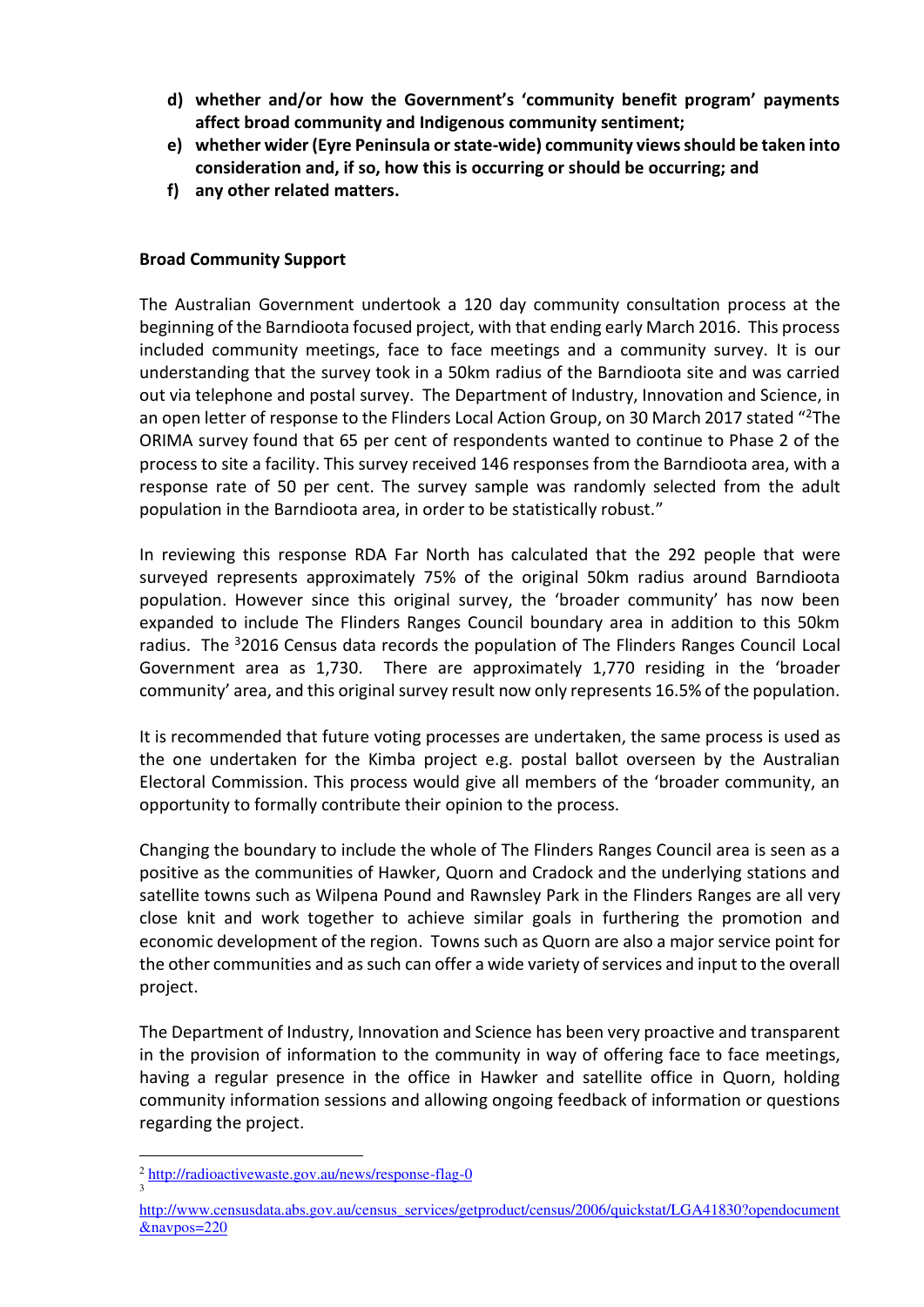The formation of the Barndioota Consultative Committee and the Economic Working Committee has also offered members of the community a chance to be involved in the project at a higher and strategic level. It was positive to see the high response to the call for nominations of the Consultative Committee and the subsequent decision by the Department to expand the number of members of the committee due to this response.

### **Community Benefit Programme**

RDA Far North has been involved with the rollout of both rounds of the Community Benefit Programme. The first round in 2016 saw RDA Far North staff work with many businesses to assist in developing applications, preparing project plans, filling out online application forms, seeking quotes and letters of support with extensive support provided to multiple businesses who were unfamiliar with the process of applying for grants.

The first round saw just over \$2m invested into 11 projects within the catchment area, however, 90% of this funding was in Hawker, with only one project funded outside of Hawker, that being the Colebrook Aquaponics Expansion. 82% (9) of the projects were community based, with the other 18% (2) being private businesses. It is our understanding that two of the overall projects have not commenced due to varying circumstances with one of these from private and the other from the community.

Of the 11 successful projects from round one, six were for the construction of infrastructure and totaled \$1.6 million. Utilising an impact analysis tool the total output, including all direct, industrial and consumption effects is estimated to increase by up to \$2.495 million, and total employment, including all direct, industrial and consumption effects is estimated to increase by up to 7 jobs within the Council region the projects were funded. This is a significant positive impact for this small community area.

Some feedback from businesses after the funding announcement reflected that some were uncertain if they were eligible to apply or for the private sector, didn't want to be seen to be supporting the project, even though the funding would benefit their business and the overall region. There is a certain stigma that still exists with the funding, however as future rounds progress and are announced the overall community benefit will be better recognised and accepted.

However, for the second round of the programme there was more of a response as more of the businesses and community organisations could see how the funding stream worked and how it would be beneficial to the community. RDA Far North assisted a total of 15 businesses who submitted final application with once again varying degrees of assistance from checking applications or providing letters of support only to undertaking research, preparation of full applications and accompanying documents such as project plans etc. There were also a number of other businesses that we assisted who didn't submit application. It was pleasing to see such a high number of businesses that were interested in this second round, and the interest will only grow if more rounds are announced. It will also be great to see a wider spread of projects across the broader community.

The review process for the Programme involves the Barndioota Consultative Committee reviewing all applications and making recommendations to the Minister as to what projects should be approved to proceed. The Minister makes the final decision. However, as with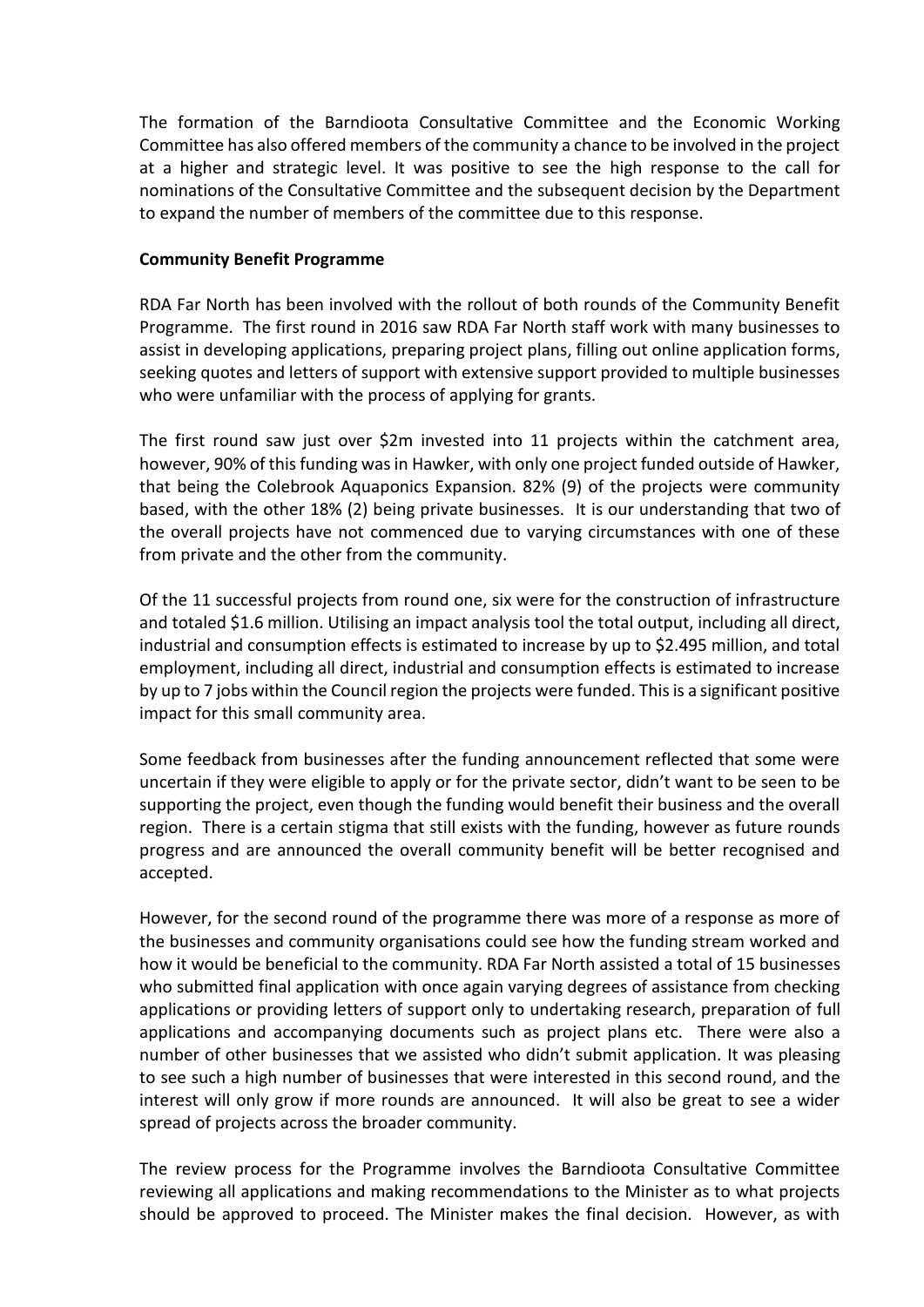many small regional communities many members of the Committee also play a key role in the development of applications that they themselves are reviewing, which if not managed appropriately could be perceived as a conflict of interest. The make-up of the Committee membership aligned with the original 50Km radius, with applications accepted from beyond this radius and in round one, one application outside of the radius was successful. This has created a perception amongst the broader community that any applications outside of that radius will not be recommended for approval to the Minister. This can disrupt harmony across communities and there are concerns about the impact of this on the future of the programme and particular projects.

Overall, the Community Benefit Programme offers an opportunity for many small and medium businesses who do not usually have access to grants, especially up to 100%, and are not competing against larger communities who generally have greater capacity for matched funding. The Community Benefit Programme in this instance, provides the unique opportunity to grow and invest in their businesses which in turns has a contribution to the overall town, regional and state economy. More successful operating business and improved community infrastructure provides more offerings to tourists and encourages them to spend longer in the area and region and also prompts them to provide great word of mouth recommendations to others looking to travel to the area.

It is also pleasing to see that the announcement process for the programme is not a lengthy one. For example, some funding streams can take up to 3-6 months to announce projects, which can impact on delivery of service for businesses who have applied as they have to put the project on hold to await announcement, which is sometimes quite detrimental financially for them. For smaller projects such as those that are funded under this programme, it is important to maintain the momentum and keep the announcement for successful projects to a tighter timeframe. This also encourages more proponents to apply next time as they know they will hear about their success within a workable timeframe.

### **State-wide Community Views**

Much of the consultation to date has focused on the immediate/broader community areas. This is certainly the main area of possible impact, however there are many visitors to the regions, in particular the Flinders Ranges and Outback tourism region which according to data released in December 2017 by the South Australian Tourism Commission, the Flinders Ranges and Outback Region reached an annual average of over 3,000,000 total overnight stays for the period September 2015-September 2017, resulting in \$410m worth of expenditure. This is the highest total overnight stays of all the regions (outside of Adelaide).

Therefore the views of the wider population who visit, pass through and stay in these areas could be considered in the overall picture as an element in a broad consultation process. This said, we acknowledge that this would be difficult to undertake given the transient nature of these visitors and the many areas, states and countries that they visit from.

A state-wide view could be considered in a broader sense as the perception of the region may be viewed differently if the visitors do not know the facts about the proposed facility and may have misconceptions if they are not informed directly or involved in the process. That said, it is important to acknowledge that the most direct impact will be felt locally and whilst a Statewide viewpoint has a role, it should not be a deciding factor; more so an opportunity to